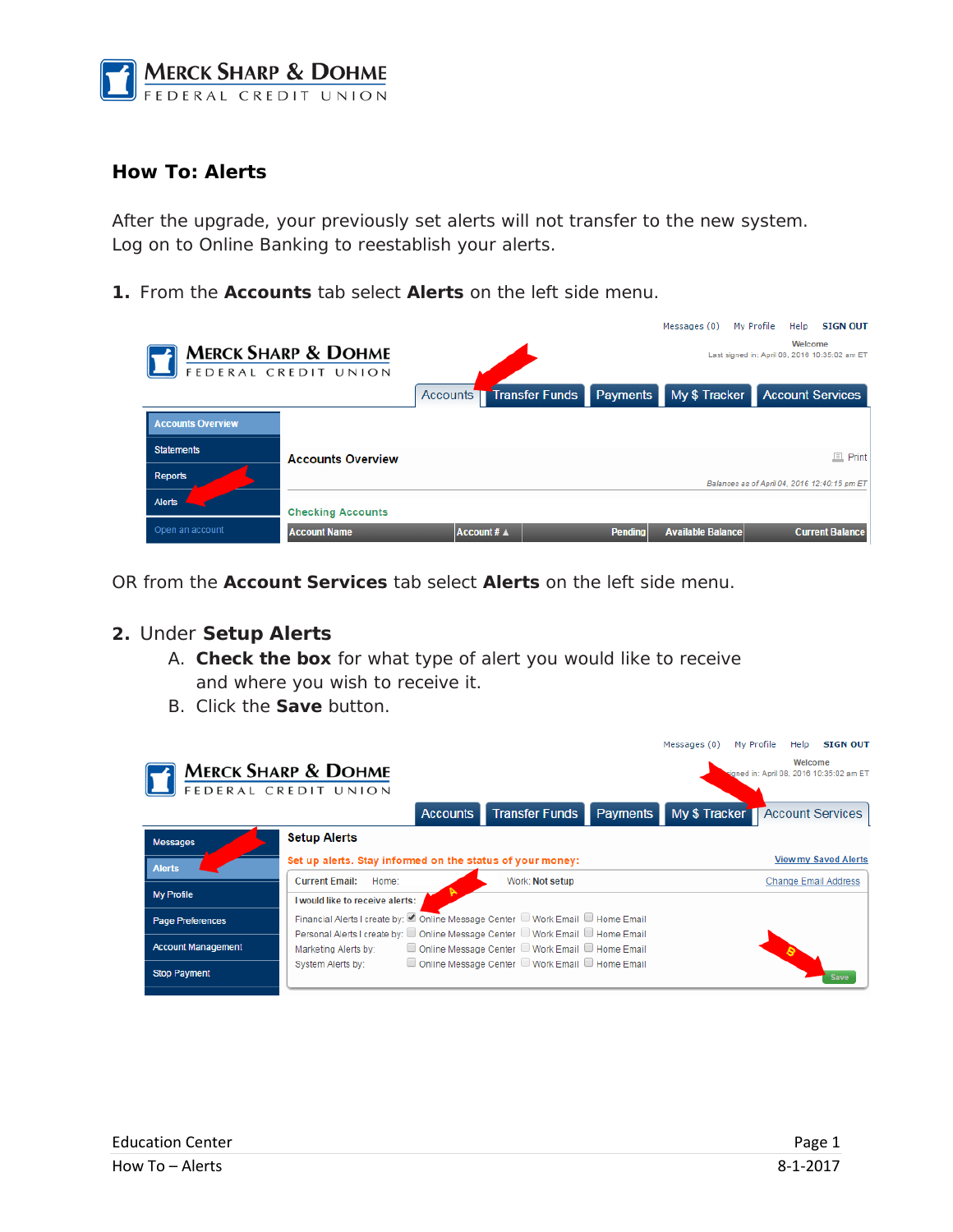

## **3.** Under **Create Financial Alerts**

- A. Fill out the sub menu choices.
- B. Click **Create Alert.**

#### **Create Financial Alerts:**

| Main Checking<br>For this Account<br>▼<br>Α                                  |
|------------------------------------------------------------------------------|
| Balances:                                                                    |
| 999,999.00<br>300.00<br>Available Balance Below:<br>Available Balance Above: |
| Checks:                                                                      |
| 1075<br>has cleared<br>Check $#$                                             |
| 125.00<br>Select<br>Check Amount is:<br>▼                                    |
| <b>Other Transactions:</b>                                                   |
| Transaction Type:                                                            |
| Select<br>is<br>Select Transaction Type<br>▼                                 |
| An incoming wire has been processed by the Financial Institution.            |
| <b>Create Alert</b><br>Clear                                                 |

### **4.** You may also **Create Personal Alerts**

- A. Fill out the sub menu choices.
- B. Click **Create Alert.**

**Create Personal Alerts:** 

| ON: | Notify Me:        | With this frequency: | # of times:         |
|-----|-------------------|----------------------|---------------------|
| 雦   | Martha's Birthday | Annually             | 10                  |
|     |                   | Clear                | <b>Create Alert</b> |

**5.** See your new alert with the **View my Saved Alerts** link.

| <b>Current Email:</b>           |                 | Home: a.Wash@aol.com    |   | Work: WashingtonG@banking.com | Change Email Address |
|---------------------------------|-----------------|-------------------------|---|-------------------------------|----------------------|
| I would like to receive alerts: |                 |                         |   |                               |                      |
| Financial Alerts I create by:   |                 | M Online Message Center |   | Work Email                    | Home Email           |
| Personal Alerts I create by:    | <b>Contract</b> | Online Message Center   |   | Work Email                    | Home Email           |
| Marketing Alerts by:            |                 | Online Message Center   |   | Work Email                    | Home Email           |
| System Alerts by:               | ⊽               | Online Message Center   | m | Work Email                    | Home Email           |

**6.** Repeat for as many Alerts as you would like to set. **Watch the Video** -**Introducing Online Banking** for complete set up details.